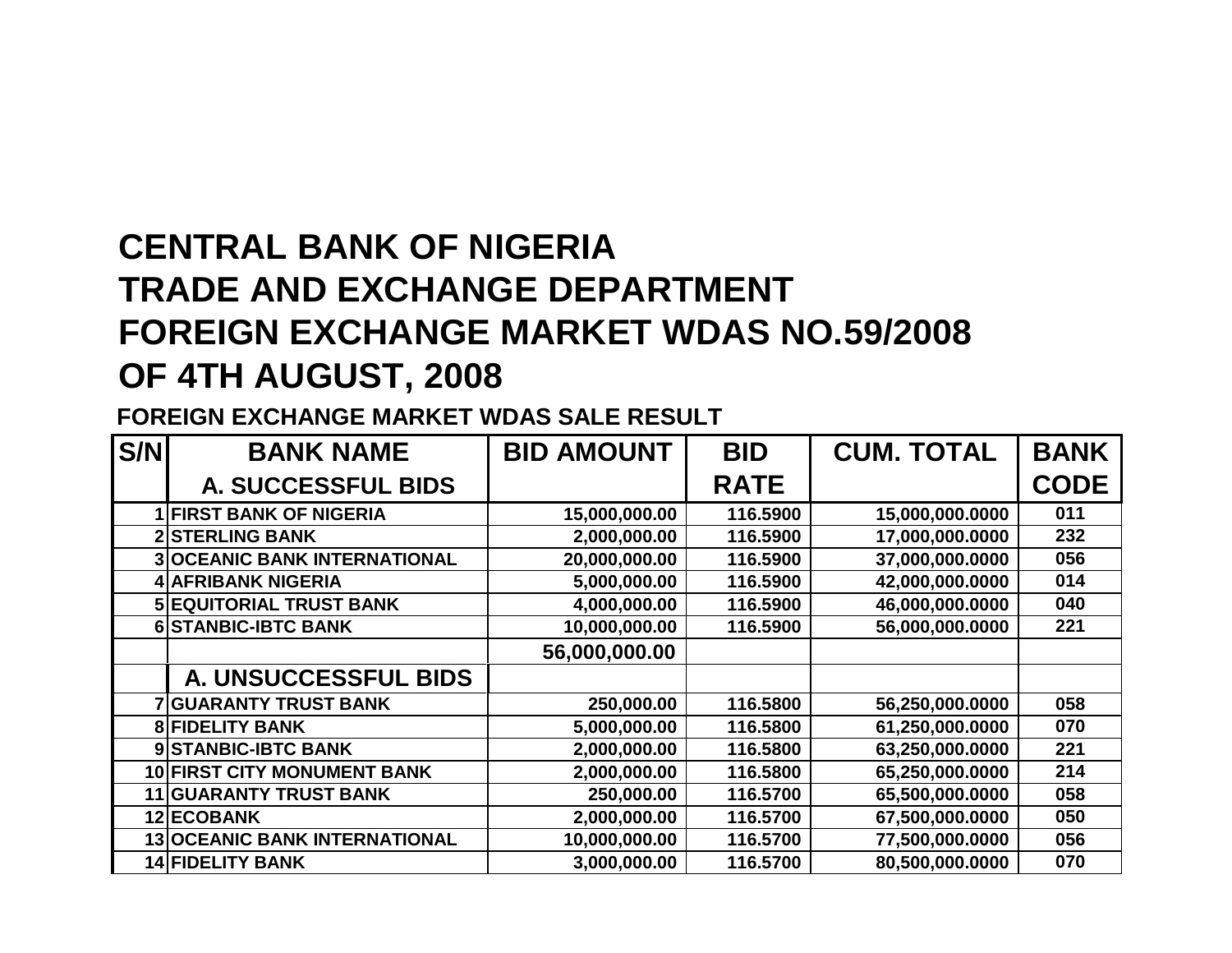| <b>15 STANBIC-IBTC BANK</b>       | 10,000,000.00  | 116.5700 | 90,500,000.0000  | 221 |
|-----------------------------------|----------------|----------|------------------|-----|
| <b>16 STANDARD CHARTERED BANK</b> | 5,000,000.00   | 116.5700 | 95,500,000.0000  | 068 |
| <b>17 GUARANTY TRUST BANK</b>     | 250,000.00     | 116.5600 | 95,750,000.0000  | 058 |
| <b>18 STANDARD CHARTERED BANK</b> | 2,000,000.00   | 116.5600 | 97,750,000.0000  | 068 |
| <b>19 FIRST BANK OF NIGERIA</b>   | 5,000,000.00   | 116.5500 | 102,750,000.0000 | 011 |
| 20 FIRST CITY MONUMENT BANK       | 5,000,000.00   | 116.5500 | 107,750,000.0000 | 214 |
| 21 FIRST BANK OF NIGERIA          | 5,000,000.00   | 116.5400 | 112,750,000.0000 | 011 |
| 22 STANDARD CHARTERED BANK        | 1,000,000.00   | 116.5100 | 113,750,000.0000 | 068 |
|                                   | 57,750,000.00  |          |                  |     |
| <b>TOTAL</b>                      | 113,750,000.00 |          |                  |     |

## **BANKS' BDC CASH REQUEST**

| <b>S/N BANK NAME</b>              | <b>BID AMOUNT</b> | <b>BID</b>  | <b>CUM. TOTAL</b> | <b>BANK</b> |
|-----------------------------------|-------------------|-------------|-------------------|-------------|
| <b>A. SUCCESSFUL BIDS</b>         |                   | <b>RATE</b> |                   | <b>CODE</b> |
| UNITY BANK                        | 2,000,000.00      | 116.5900    | 2,000,000.00      | 215         |
| <b>2 FIDELITY BANK</b>            | 2,000,000.00      | 116.5900    | 4,000,000.00      | 070         |
| <b>3 BANK PHB</b>                 | 2,000,000.00      | 116.5900    | 6,000,000.00      | 082         |
| 4 EQUITORIAL TRUST BANK           | 2,000,000.00      | 116.5900    | 8,000,000.00      | 040         |
| <b>5 UNION BANK OF NIGERIA</b>    | 2,000,000.00      | 116.5900    | 10,000,000.00     | 032         |
| <b>6 UNITED BANK FOR AFRICA</b>   | 2,000,000.00      | 116.5900    | 12,000,000.00     | 033         |
| <b>7 FIRST CITY MONUMENT BANK</b> | 2,000,000.00      | 116.5900    | 14,000,000.00     | 214         |
| <b>8 INTERCONTINENTAL BANK</b>    | 2,000,000.00      | 116.5900    | 16,000,000.00     | 069         |
| <b>TOTAL</b>                      | 16,000,000.00     |             |                   |             |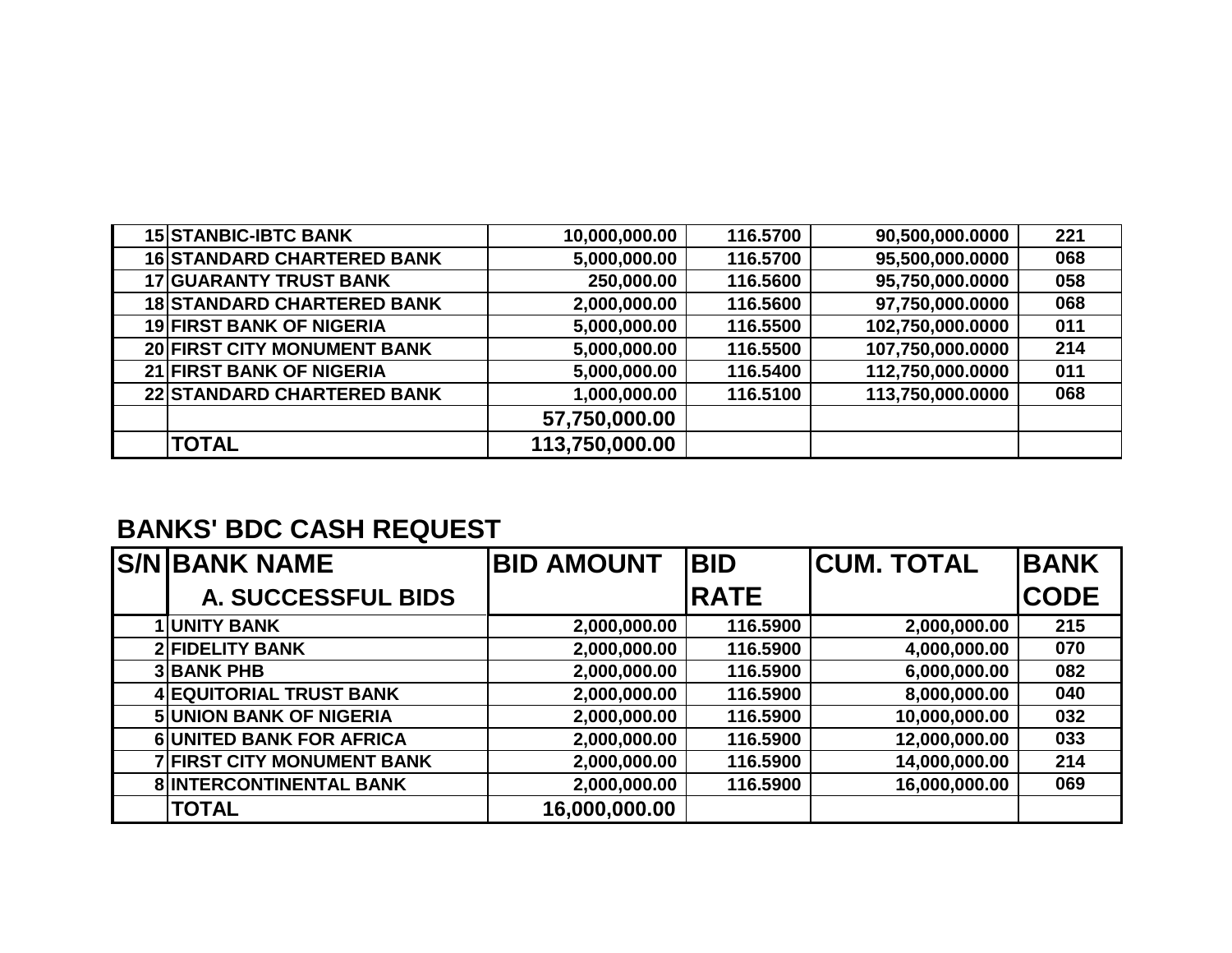## **SUMMARY FOR WDAS NO.59/2008 OF 4TH AUGUST, 2008**US\$80,000,000.00 **1 AMOUNT OFFERED** US\$56,000,000.00 **2 AMOUNT SOLD AT WDAS** US\$16,000,000.00 **3** AMOUNT SOLD AT BDC US\$72,000,000.00 **4 TOTAL AMOUNT SOLD 5 NO. OF PARTICIPATING BANKS <sup>14</sup>**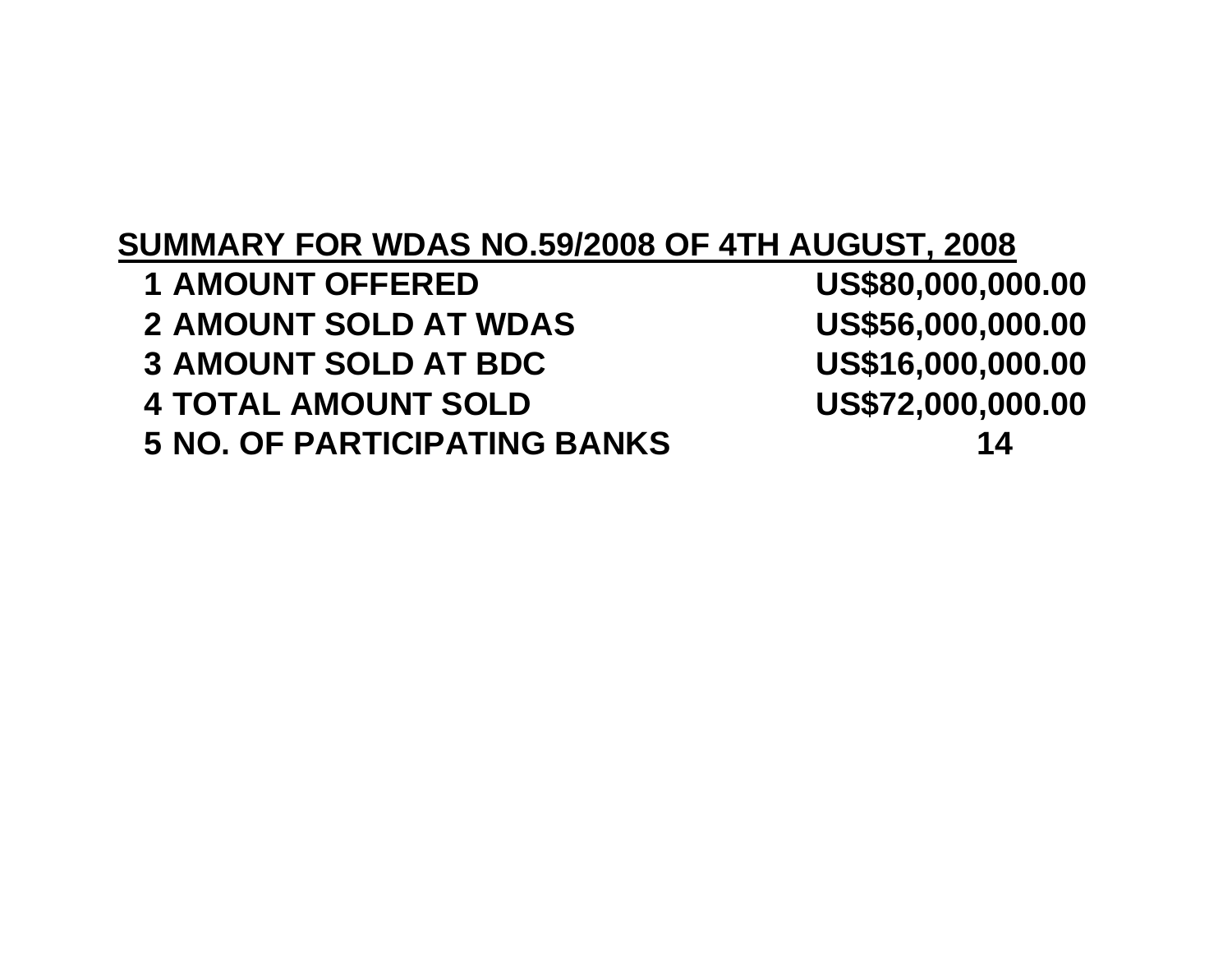| <b>WEIGHTED</b> |
|-----------------|
| <b>AVERAGE</b>  |
| 15.3745         |
| 2.0499          |
| 20.4993         |
| 5.1248          |
| 4.0999          |
| 10.2497         |
|                 |
|                 |
| 0.2562          |
| 5.1244          |
| 2.0498          |
| 2.0498          |
| 0.2562          |
| 2.0496          |
| 10.2479         |
| 3.0744          |